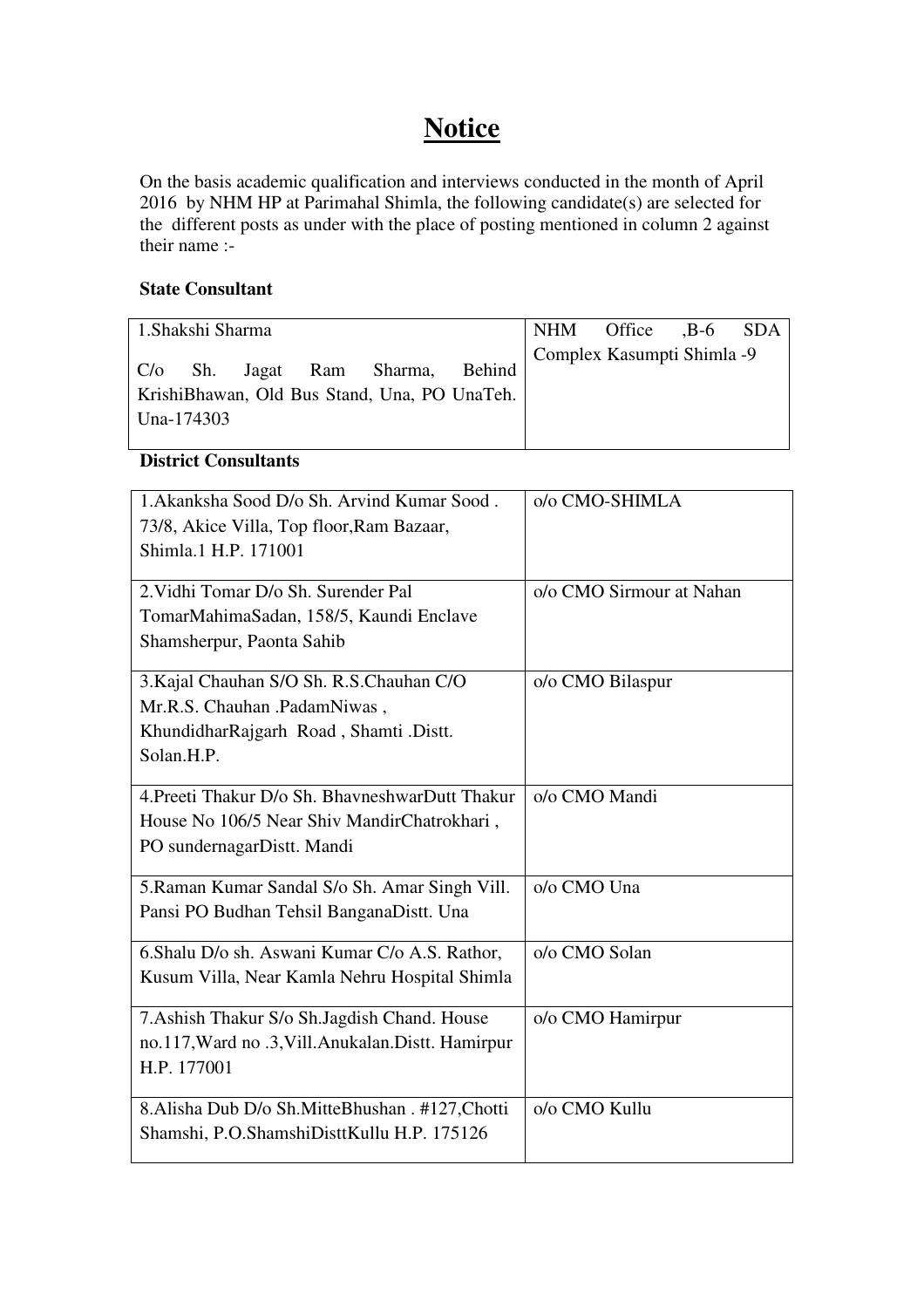| 9. Deepika D/o Sh. Desh Raj Vill. Rait,       | o/o CMO Kangra at Dharamsala |
|-----------------------------------------------|------------------------------|
| P.O.Rait, Tehsil. Shahpur, Distt. Kangra H.P. |                              |
| 176208                                        |                              |
|                                               |                              |
| 10. AmanYaday S/o Sh.Hari Ram Yaday. Shop     | o/o CMO Chamba               |
| no 5, Hari complex, near ITI Gate The Mall    |                              |
| Solan.H.P.173212.                             |                              |
|                                               |                              |

# **Administrative-cum-Programme Assistant**

| 1 Amin Chand Sharma, S/O Sh. R.D. Sharma NHM Office , B-6 SDA         |  |
|-----------------------------------------------------------------------|--|
| Nodal Officer EmOC, Kamla Nehru Hospital   Complex Kasumpti Shimla -9 |  |
| Shimla-171001                                                         |  |

## **Administrative-cum-Programme Assistant**

| 1. Mitu Kumari, D/O Sh. Mohan Lal VILL. & P.O.      | o/o CMO-SHIMLA           |
|-----------------------------------------------------|--------------------------|
| Zar, Tehsil Kumarsain, Distt. Shimla                |                          |
| 2. Vanita kumariD/o Sh. Gorakh Ram VillBhalera      | o/o CMO-Una              |
| PO Ropa Tehsil & Distt. Hamirpur                    |                          |
|                                                     |                          |
| 3. Vinod Kumar, S/O Sh. Dayal Singh VillShawari,    | o/o CMO-Kangra at        |
| P.O. Shauga, tehsil Paonta Sahib, Distt. Sirmaur    | Dharamsala               |
| 4. Antra Parmar, D/O Sh.S.B. Chhetri # 660/, Near   | o/o CMO-Sirmour at Nahan |
| Pucca Tank, Nahan, Distt. Sirmaur-173001            |                          |
| 5. Chander Prakash, S/O Sh. Shiv DuttVillTutoo,     | o/o CMO-Kullu            |
| P.O. Delath, Tehsil Rampur, Distt Shimla-172028     |                          |
| 6. Vishal Kumar Chauhan, S/O sh. Parshotam          | o/o CMO-Hamirpur         |
| Chand Chauhan Vill. Sapnehra, P/O. Barara, tehsil   |                          |
| Bamson, Distt. Hmairpur-177023                      |                          |
| 7. AnjuRana, D/O Sh. R.C. RanaHariomBhawan,         | o/o CMO-Bilaspur         |
| Komli Bank, Shimla                                  |                          |
| 8. SharmilaGautam, D/O Sh. Vijay Kant               | o/o CMO-Solan            |
| GautamVillDevKothi, P.O. NainaTikker, Tehsil        |                          |
| Pachhad, Distt. Sirmaur-173229                      |                          |
| 9. Narender Singh, S/O Sh. BadhurJeetVPO            | o/o CMO-Kinnaur at R/Peo |
| KALPA, Tehsil KALPA, Distt. Kinnaure, H.P.          |                          |
| 172108                                              |                          |
| 10. Sunil Kumar, S/O Sh. Rattan Chand               | o/o CMO-Mandi            |
| VillGadhyani, P.O. rakhoh, Tehsil Sarkaghat, Distt. |                          |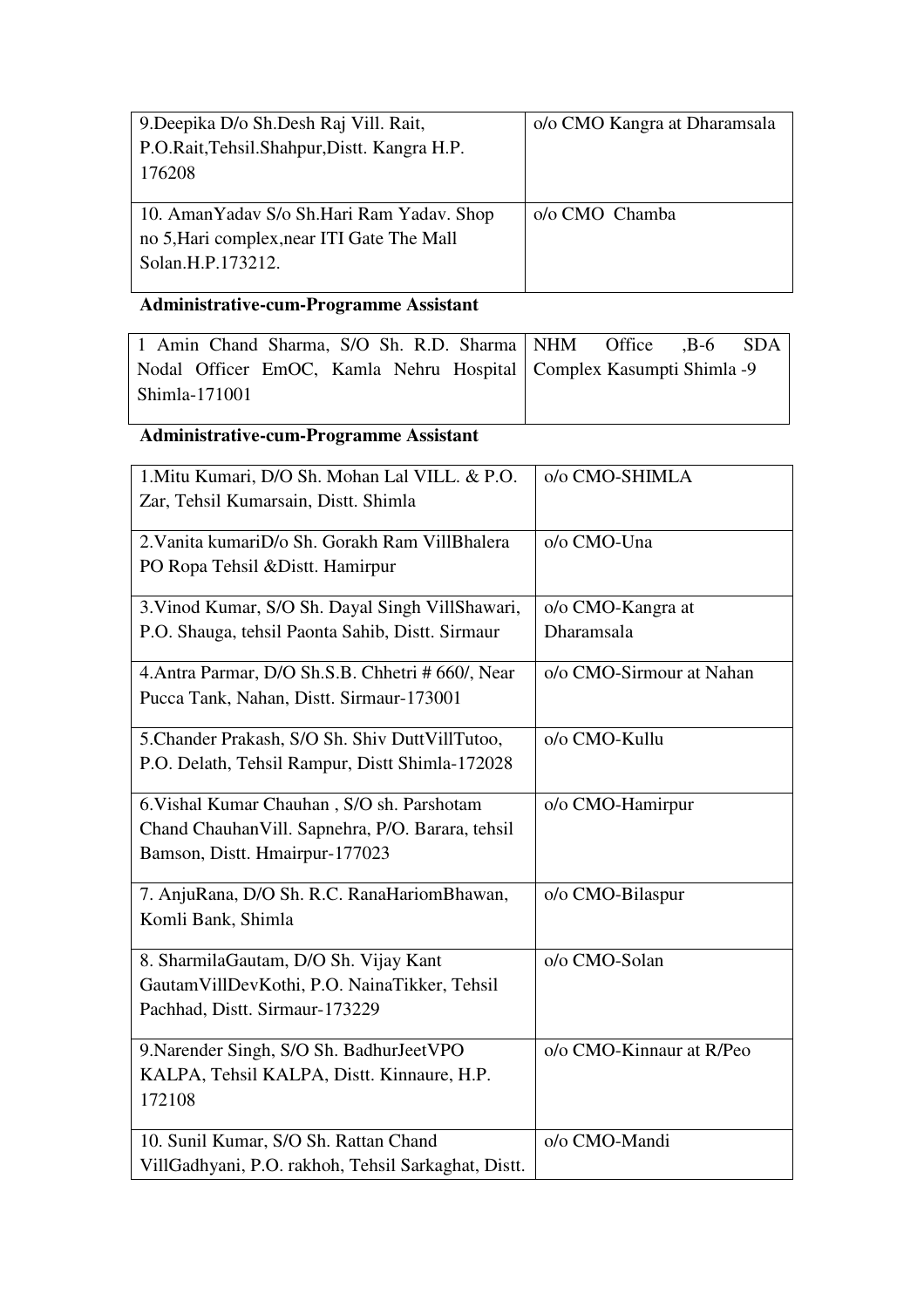| Mnadi-175042                                                                                                  |                          |
|---------------------------------------------------------------------------------------------------------------|--------------------------|
| 11. JeevanParkash, S/O Sh. Ramesh Chand<br>VillChhatroli, P.O Jassur, Tehsil Nurpur, Distt.<br>Kangra-176201  | o/o CMO-Chamba           |
| 12. Sunil Kumar, S/o Sh. PurshotamDassVill.<br>Khohar, PO Manjhiar, Tehsil Nadaun, Distt.<br>Hamirpur -177038 | $o/o$ CMO-L&S at Keylong |

## **Distt.Coordinating Asstt. {ASHA}**

| 1 Pavinder Kumar, Sh. Chander ManiVill. Lutandhi, PO  | o/o CMO-Mandi            |
|-------------------------------------------------------|--------------------------|
| Shacca, Tehsil Chachiot, Distt. Mandi, HP             |                          |
| 2 Akriti D/o Sh. Ajay Kumar Boundary Building Qut.    | o/o CMO-Shimla           |
| No. 2, Near Aurvedic Hospital Chhota Shimla-2         |                          |
| 3. Arun Kumar, S/o Sh. Rattaan SinghVillDhwali, PO    | o/o CMO-Una              |
| Churadh, Tehsil Sunder nagar, Distt. Mandi            |                          |
| 4 Monika, D/o sh. Janak Chand Katoch HP State         | o/o CMO- Sirmour at      |
| Biodiversity Board, ParyavaranBhawan US Club,         | Nahan                    |
| Shimla-1                                              |                          |
| 5NehaKatoch, D/o Sh. NareshKatochVillHar, PO Nalti,   | o/o CMO-Hamirpur         |
| Tehsil & Distt. Hamirpur                              |                          |
| 6. AnuKaushal, D/o Sh. Jullkhri PO Hurdaspur,         | o/o CMO-Chamba           |
| Tehsil&Distt. Chamba                                  |                          |
| 7Somali Sood, D/o Late Sh. SushilSoodVill. Bundla,    | o/o CMO-Kangra at        |
| PO Nachhir, Tehsil Palampur, Distt. Kangra            | Dharamsala               |
| 8. KamakshiChauhan, D/o ShTapender Singh Chauhan      | o/o CMO- Solan           |
| General Store Below Govt PG Collage Rajgarh Road      |                          |
| SolanDisttSolan 173212                                |                          |
| 9JanitaRana, D/O Uggar Singh Thakur                   | o/o CMO-Kinnaur at R/Peo |
| Niwas VillBadesh AGPO Shimla-3 171003                 |                          |
| 10. Rishi Chaudhary, S/o Sh. Tilak Raj Vill. Sarwari, | o/o CMO-Kullu            |
| PO Dhalpur, Tehsil & Distt. Kullu                     |                          |
| 11 Rajesh Chauhan, S/o Sh. Gopi Chand                 | o/o CMO-L&S at Keylog    |
| GopiNiwasAnji, VikasNagar, PO-Kasumpti,               |                          |
| Distt.Shimla H.P                                      |                          |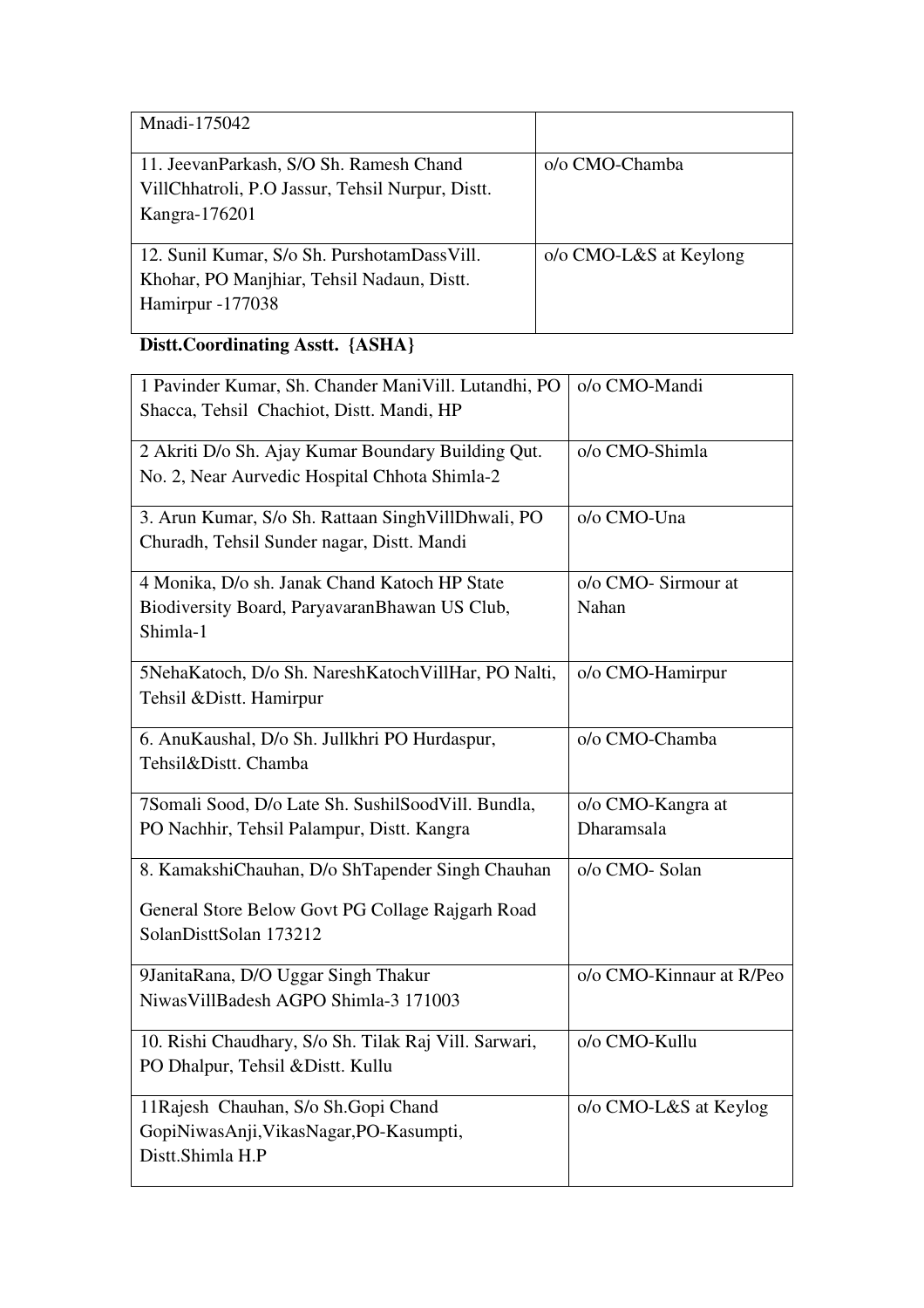| 12. Sunil Kumar s/o Sh. Purshotam Dass VIII.      | o/o CMO- Bilaspur |
|---------------------------------------------------|-------------------|
| KoharP.O.Manjhiar, Tehsil Nadaun, Distt.Hamirpur- |                   |
| 177038                                            |                   |
|                                                   |                   |

#### **Accountant**

| .Sh. Vikas Parmar s/o Sh. Amar Singh   | Head office at Shimla |
|----------------------------------------|-----------------------|
| vill. Bhaderkali Tehsil Amb Distt. Una |                       |

### **Microbiologist, DOTs-Plus-Site Statistical Asstt. and Store Assistants**

| Microbiologist Ms. Jureka Mankotia<br>$d$ /0                                                                   | TB Sanitorium Dharampur,                    |
|----------------------------------------------------------------------------------------------------------------|---------------------------------------------|
| Sh.Kashmir Singh Mankotia Mankotia Cottage                                                                     | Distt.Solan, HP                             |
| Main Bazar Shogi, Shimla-173219.                                                                               |                                             |
|                                                                                                                |                                             |
| <b>DOTs-Plus-Site Statistical Asstt</b>                                                                        |                                             |
| 1. Sh. Kamal Dev Sharma s/o Sh, Krishan<br>KumarnSharna VPO Garkhal Tehsil Kasauli<br>Distt.Solan.             | TB Sanitorium Dharampur,<br>Distt.Solan, HP |
| 2 Ms Sandeep Kaur w/o /Sh.Sumit Thakur VPO<br>Dhaneta Tehsil Nadaun Distt. Hamirpur-177041                     | Dr RPGMC Tanda distt<br>Kangra              |
| <b>Store Assistants</b><br>Sh. Surender Kumar s/o Sh. Devi Ram VPO<br>Bhalona Tehsil Sangarh Distt. Sirmour HP | TB Sanitorium Dharampur,<br>Distt.Solan, HP |

### **State Vaccine & Logistig Manager**

|                                       |  |  |  | Sh. Vinod Kumar s/o Sh. Dayal Singh vill.   Head Office Shimla |
|---------------------------------------|--|--|--|----------------------------------------------------------------|
| Shawri PO Shauga, Tehsil Paonta Sahib |  |  |  |                                                                |
| Distt.Sirmour HP-173029               |  |  |  |                                                                |

### **Lab Technician**

| Ms Arti Devi d/o Sh Tulsi Ram c/oSRL Lab Urban Health training Centre |                    |
|-----------------------------------------------------------------------|--------------------|
| Room No 21 KNH Shimla -1                                              | Boileauganj Shimla |